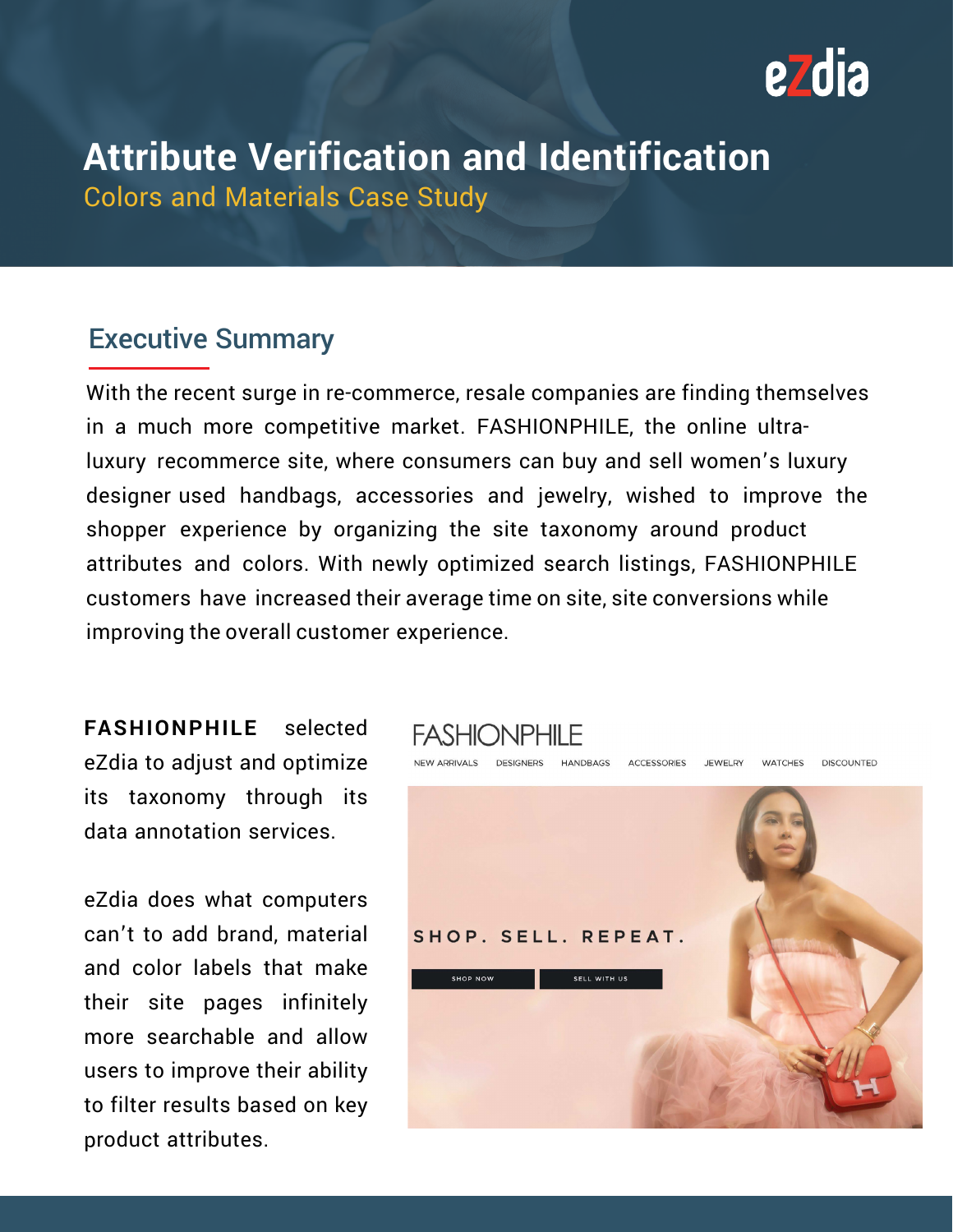

### **FASHIONPHILE**

We are facing challenges around delivery time and project complexity to the validation of data and content attributes. Therefore, we have the immediate need to speed up the project implementation to our content taxonomy strategy.

I was very excited to form a strong partnership with eZdia in order to leverage their content expertise to speed up the project. They were able to quickly identify the product attributes and create unique groupings for the Universal Style ID database within weeks. This eventually helped us save time and money in delivering a unified customer experience.

> **Sophia Tsao** Chief Digital Officer



## **Challenge**

Preparing fashionphile.com for site merchandising and machine learning product recommendations FASHIONPHILE needed to build up the content taxonomy infrastructure to tackle unique SKU challenges.

**FASHIONPHILE's** ultra luxury re-commerce business model is not designed for commodity products. Each item procured from a seller is completely unique and in most cases has no UPC, product identifier, or manufacturer part number, making it difficult to create groupings in order to list and merchandise their products online effectively. They needed to create a unique content taxonomy to have the grouping relationship among hundreds of thousands of unique SKUs because ultra-luxury designer brands have their own specific and unique terms, materials (eg - damier & monogram = canvas ) and unique color system (eg - rose = pink; rouge = red), FASHIONPHILE needed a partner to help build up their own content attribute database for creating a Universal Style ID.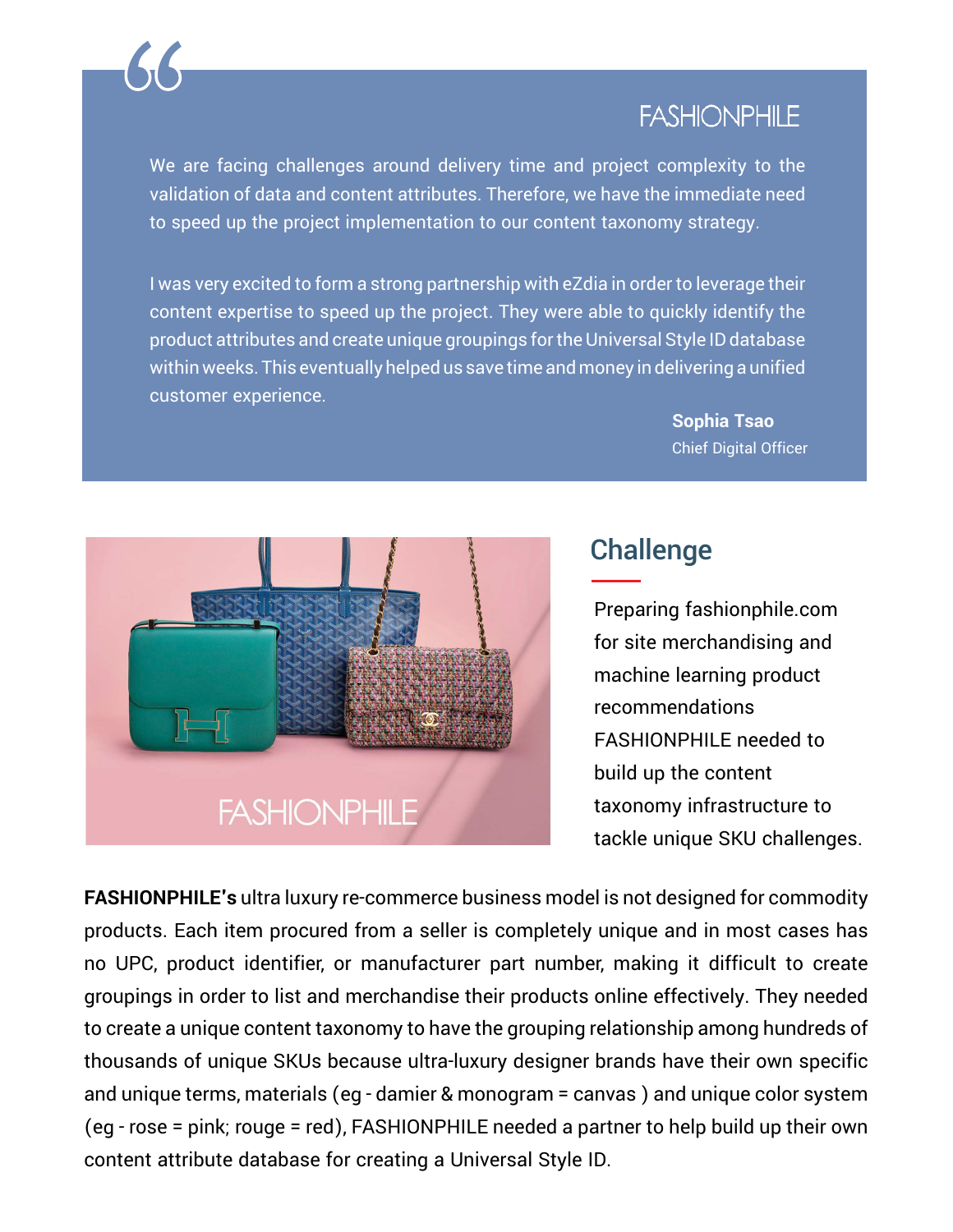### eZdia Approach

#### **Review Every Brand Product**

eZdia leveraged its professional eCommerce research network to manually parse the titles, research the product's features and updated the facets within weeks. A dedicated Project Manager was assigned by eZdia to train, manage and monitor the team while ensuring that project status was being communicated to the client regularly.

eZdia's trained professional network performed the work in accordance to the Project Schedule approved by FASHIONPHILE while the Project Manager made sure the quality of work met the client's minimum standards. eZdia organized and updated the data into a format that matched Fashionphile's requirements.

### **Process**

#### **Review and Audit**

eZdia's review and research workflow included a thorough auditing process which allowed the task performer and verifier to request an approved auditor to confirm the final result, delivering an exceptional high quality result.